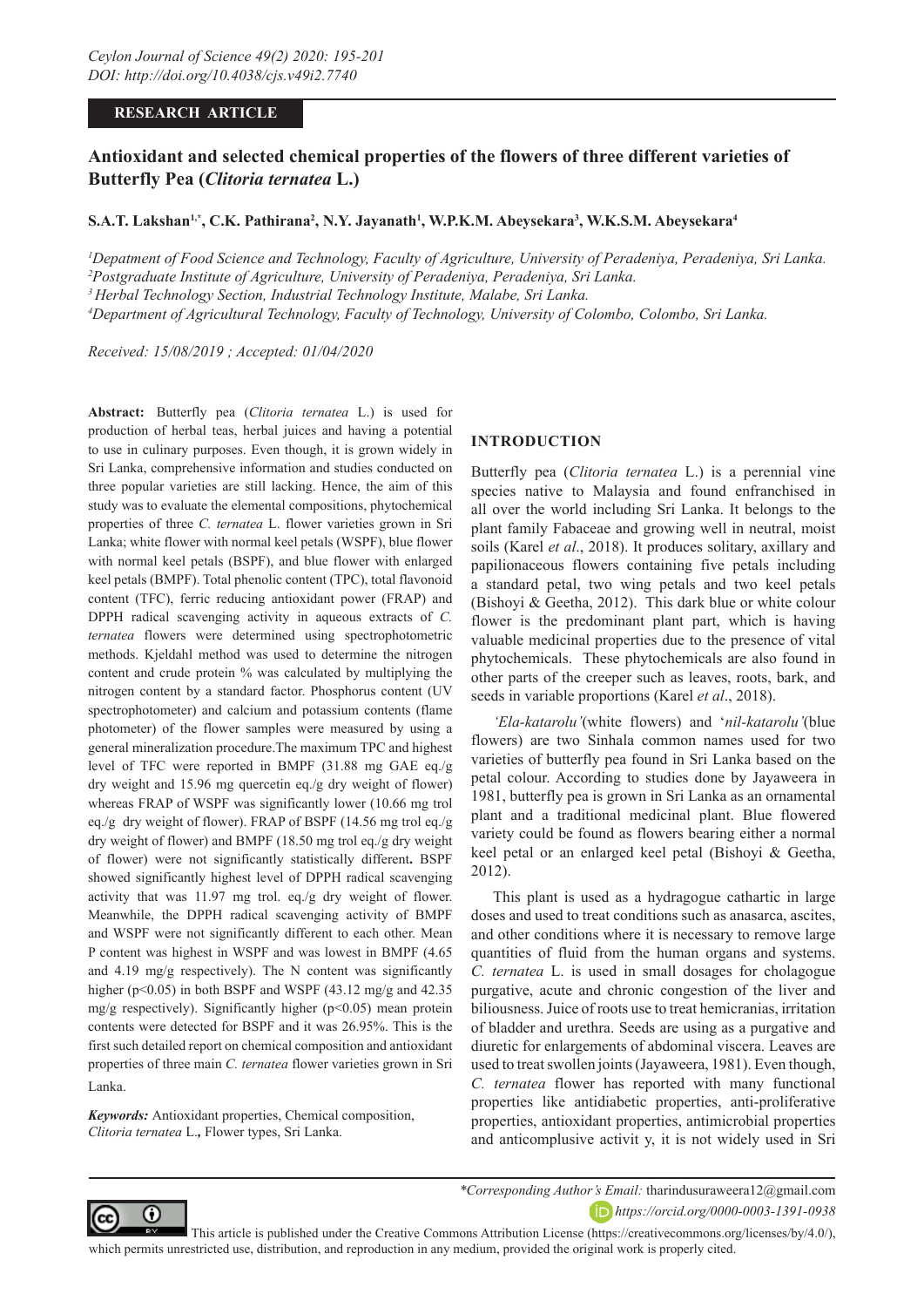Lankan traditional medicine (Shende *et al*., 2012; Neda *et al*., 2013; Zingare *et al*., 2013; Havananda and Luengwilai, 2019; Lakshan *et al*., 2019; Pengkumsri *et al*., 2019). However, these properties may differ depending on the growing location, varietal differences, and growing conditions of the plant (Zia-Ul-Haq *et al*., 2008 and Pérez-Lamela *et al*., 2007).

Reactive oxygen species (ROS) are accumulated in the human body due to the biological reactions such as superoxide radicals, singlet oxygen, and hydrogen peroxides (Cerutti, 1991). Excess accumulation of ROS may cause adverse effects to the health by oxidative alteration of biological macromolecules such as lipids, proteins and DNA. This condition may lead to noncommunicable diseases; cardiovascular diseases, cancers and neurodegenerative diseases (Halliwell, 2009). Antioxidants act as free radical scavengers, metal chelating agents, oxidative enzyme inhibiting agents, and antioxidant enzyme cofactors minimizing above mentioned ill health (Karadag *et al*., 2009).

Synthetic antioxidants such as butylhydroxyanisole (BHA) and butylhydroxytoluene (BHT) have potential health risks and toxicity. Therefore, scientific research are diverted to extract antioxidants from natural sources (Dudonné *et al*., 2009). Hence, plants with dietary antioxidants would be more beneficial in that context. Those properties may vary in different growing locations, among varieties, and agronomic practices (Zia-Ul-Haq *et al*., 2008 and Pérez-Lamela *et al*., 2007).

The elemental and phytochemical compositions of the *C. ternatea* flower confer for its nutrient and medicinal properties. Even though, the nutrient and the phytochemical profiles of *C. ternatea* flowers have been well studied in countries like Malaysia, it was not studied and reported much about the *C. ternatea* varieties grown in Sri Lanka. Therefore, the main objective of this study is to evaluate the elemental compositions and phytochemical properties of flowers of three *C. ternatea* varieties grown in Sri Lanka; white flower with normal keel petals (WSPF), blue flower with normal keel petals (BSPF), and blue flower with enlarged keel petals (BMPF).

# **MATERIALS AND METHODS**

### **Plant materials and sample preparation**

Fully opened, undamaged fresh flowers of BMPF, BSPF and WSPF were harvested during the peak flowering season in September, 2018 from Athurugiriya, Colombo, Sri Lanka. Flowers were dried at 50 º C for 24 hours using a forced air oven (Model SPF-600, SIBATA, Japan) as three separate samples. Dried samples were ground and sieved using a 1 mm sieve. Resulted powder samples were stored at room temperature in 300 gage high density polyethylene bags (Lee & Abdullah, 2011).The *C. ternatea* varieties used for the study, climatic and soil conditions, and Global Positioning System (GPS) coordinates of respective location are given in Table 1.

Aqueous extracts were prepared following the methodology described by Lakshan *et al.,* (2017). Sieved

dried powders of flowers were extracted using a hot water bath at a temperature of 59.6 º C for 37 minutes with a flower to water ratio of 3 g/1000 mL. Extracts were filtered with 0.45 mm nylon filter and stored at –20 º C.

### **Chemicals and reagents**

Folin–Ciocalteu reagent, gallic acid, 1,1-diphenyl-2-picrylhydrazyl (DPPH), 6-hydroxy-2,5,7,8 tetramethylchroman-2-carboxylic acid (trolox), ferric chloride, 2,4,6-tripyridyl-S-triazine (TPTZ), sodium acetate, glacial acetic acid, aluminum chloride, quercetin, sodium carbonate and methanol were purchased from Sigma-Aldrich Inc, USA. All the other chemicals were of analytical grade chemicals.

### **Total polyphenol content (TPC)**

TPC was tested using the Folin-Ciocalteu method described by Singleton *et.al.,* (1999). A sample of 20 μL of extracts (concentrations 3.00, 1.50, 0.75 mg/mL;  $n=3$ ) were mixed with freshly prepared seven times diluted Folin-Ciocalteu reagent (2N), and then 70 μL of sodium carbonate was added to the mixture in a 96-well micro plate. Then, the mixture was incubated at room temperature for 30 minutes until the absorbance was recorded at 765 nm (Spectr Max Plus, Molecular Device, USA). Gallic acid was used as the standard (assay concentrations: 3, 6, 12, 25, 50 and 100  $\mu$ g/ mL; n=3) and the results were expressed as mg gallic acid equivalents (GAE) per 1 g dry weight of the flower.

### **Total flavonoid content (TFC)**

TFC was assessed using the method described by(Siddhuraju and Becker, 2003). A sample of 100 μL of extracts (concentrations: 3.00, 1.50, 0.75 mg/mL; n=3) were mixed with 100 μL of 2% aluminium chloride solution in methanol in a 96-well micro plate. Thereafter, the mixture was incubated at room temperature for 10 minutes until the absorbance was recorded at 415 nm. Quercetin was used as the standard (assay concentrations: 0.49, 0.98, 1.96, 3.91, 7.82, 15.63, 31.25 and 62.50 µg/mL; n=3) and results were expressed as mg quercetin equivalents per 1 g dry weight of flower.

# **Ferric reducing antioxidant power (FRAP)**

FRAP was tested following the method described by (Benzie and Szeto, 1999), with slight modifications. TPTZ (10 mM) in 40 mM hydrochloric acid, an acetate buffer solution (300 mM, pH 3.6) and a  $FeCl<sub>3</sub>$ .6H<sub>2</sub>O solution (20 mM) were mixed into a ratio of 1: 10: 1 to prepare working FRAP reagent. It was prepared at the time of testing and incubated at 37 º C for 10 min. Twenty microliters of aqueous flower extracts (concentrations: 3.00, 1.50, 0.75 mg/mL; n=3), 150 μL of working FRAP reagent and 30 μL of acetate buffer were mixed to make a 200 μL reaction volume in a 96-well micro plate, and incubated at room temperature for 8 minutes. Trolox was used as the standard (assay concentrations: 0.49, 0.98, 1.96, 3.91, 7.82, 15.63, 31.25 and 62.50  $\mu$ g/mL; n=3) and results were expressed as mg of trolox equivalents per 1 g of flower dry weight.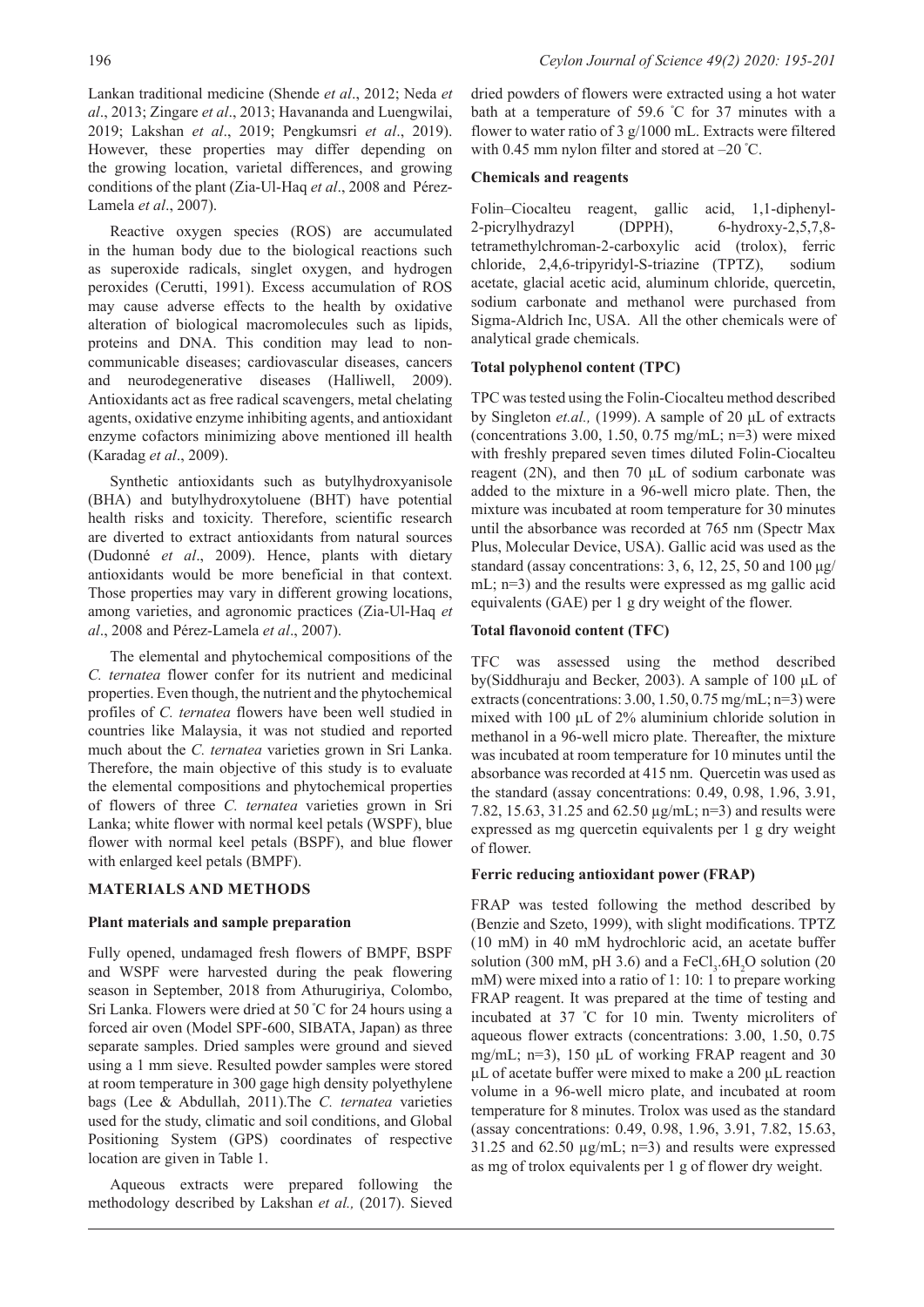**Table 1:** Agro-climatic details and the GPS coordinates of growing locations.

| <b>Varieties</b>                                 | Location,<br>Agro-<br>Ecological<br>Region,<br><b>District</b> | Mean<br>annual<br>rainfall<br>(mm) | Average<br>Annual<br><b>Temperature</b><br>(C) | Soil type                       | <b>GPS</b> Coordinates |
|--------------------------------------------------|----------------------------------------------------------------|------------------------------------|------------------------------------------------|---------------------------------|------------------------|
| 1. White flower with normal keel petals          | Athurugiriya,                                                  | 2726                               | 27.1                                           | Red-yellow                      | 6.8723, 80.0004        |
| (WSPF)                                           | WL3, Colombo                                                   | (Year 2018)                        | (Year 2018)                                    | podzolic soils<br>with soft and |                        |
| 2. Blue flower with normal keel petals<br>(BSPF) |                                                                |                                    |                                                | hard laterite                   |                        |
| 3. Blue flower with enlarged keel petals         |                                                                |                                    |                                                | Terrain-<br>Rolling and         |                        |
| (BMPF)                                           |                                                                |                                    |                                                | undulating                      |                        |

Source: Climate-Data.Org, (2019); World Weather Online, (2019)

### **DPPH radical scavenging assay**

DPPH scavenging activity was tested using the methods described by (Blois, 1958). Fifty microliters of *C. ternatea*  extracts (concentrations: 250, 125, 62.5 and 32.25 μL/mL in methanol; n=3) were used to make a reaction volume of 200 μL with a 125 μM solution of radical DPPH in methanol in a 96-well micro plate. The mixture was incubated at room temperature for 15 minutes and absorbance was measured at 517 nm. trolox was used as the standard (assay concentrations: 0.78, 1.56, 3.13, 6.25 and 12.5 μg/mL; n=3). The results were given in mg of Trolox for 1 g of flower dry weight.

#### **Total nitrogen and crude protein content**

The Kjeldahl method was used as the standard method to determine the nitrogen content (Ranst *et al*., 1999). Fresh flower samples were dried at 105 º C until a constant weight was obtained and 0.5 g of dried samples (n=3) were transferred to digestion receptacle of Kjeldahl apparatus. Combined reagent of sulfuric and salicylic acids (7 mL) was added and allowed to react for 30 minutes. Then, 0.5 g of sodium thiosulfate was added and allowed to react for 15 minutes.Concentrated sulfuric acid (3 mL) and 0.2 g catalyst were added. Then, several pumice stones were added and allowed to digest until a clear solution was appeared. After allowing to cool, 150 mL of distilled water was added.

For the distillation; outlet tube of the cooling column was immersed in a 250 mL Erlenmeyer containing 20 mL of the combined boric acid indicator reagent. Digestion tube was connected to the automatic steam distiller, and NaOH was added until formation of copper hydroxide. Distillation was carried out for 125 mL volume mixture until combined boric acid indicator reagent turned from wine red to green passing through blue-grey. Finally, titration was carried out for the distillate on a magnetic stirrer (mixer) with 0.1 M HCl until the wine-red color was reappeared. Crude protein content was determined by multiplying nitrogen content by the standard factor of 6.25.

### **Determination of P, K and Ca content**

Determinations of minerals were carried out by following the dry ash method described by Ranst *et al.,*(1999). First, 0.5 g of previously dried flower samples at 105 º C were transferred into a porcelain crucible. Calcination was done at 450 º C for 2 hours in a muffle furnace. Then, digested with 5 mL of  $6M HNO<sub>3</sub>$  by gentle boiling on a hot plate. 5 mL of 3M HNO<sub>3</sub> was added and reheated for few minutes. The warm solution was filtered into a 50 mL volumetric flask. A glass rod was used to assure a quantitative transfer. Crucibles and the glass rod were rinsed several times with 1% HNO<sub>3</sub> and recovered the residue on the filter. Filtrates were allowed to cool and diluted to 50 mL with water. The diluted filtrates were used to measure absorbance values for P by UV spectrophotometer, Ca and K by flame photometer.

#### **Statistical analysis**

The elemental contents measured were subjected to ANOVA procedure in the statistical package SAS 9.4 (SAS Institute, Cary, NC, USA) and DUNCAN mean separation procedure.

### **RESULTS AND DISCUSSION**

TPC, TFC, FRAP, and DPPH radical scavenging activity of three flower types were given in the Table 2.

The maximum TPC was reported in BMPF (31.88 mg GAE/g dry weight of flower) which was significantly higher ( $p<0.05$ ) than other two flower types. Previous studies conducted on aqueous extracts of blue flowers of *C. ternatea* in Malaysia, reported 20.7±0.1 mg GAE/g dry weight of flower (Rabeta and An Nabil, 2013). In another study, Havananda and Luengwilai (2019) has studied 46 accessions of *C. ternatea* from several countries (i.e. Taiwan, Thailand, Kenya, Tanzania, Brazil, United States of America, Cuba, Sudan, Sierra Leone, Mexico, Australia, Former Soviet Union, Dominican Republic, and U.S. Virgin Island) except Sri Lanka and found that the TPC content of those selected accessions have varied from 0.44±0.07 to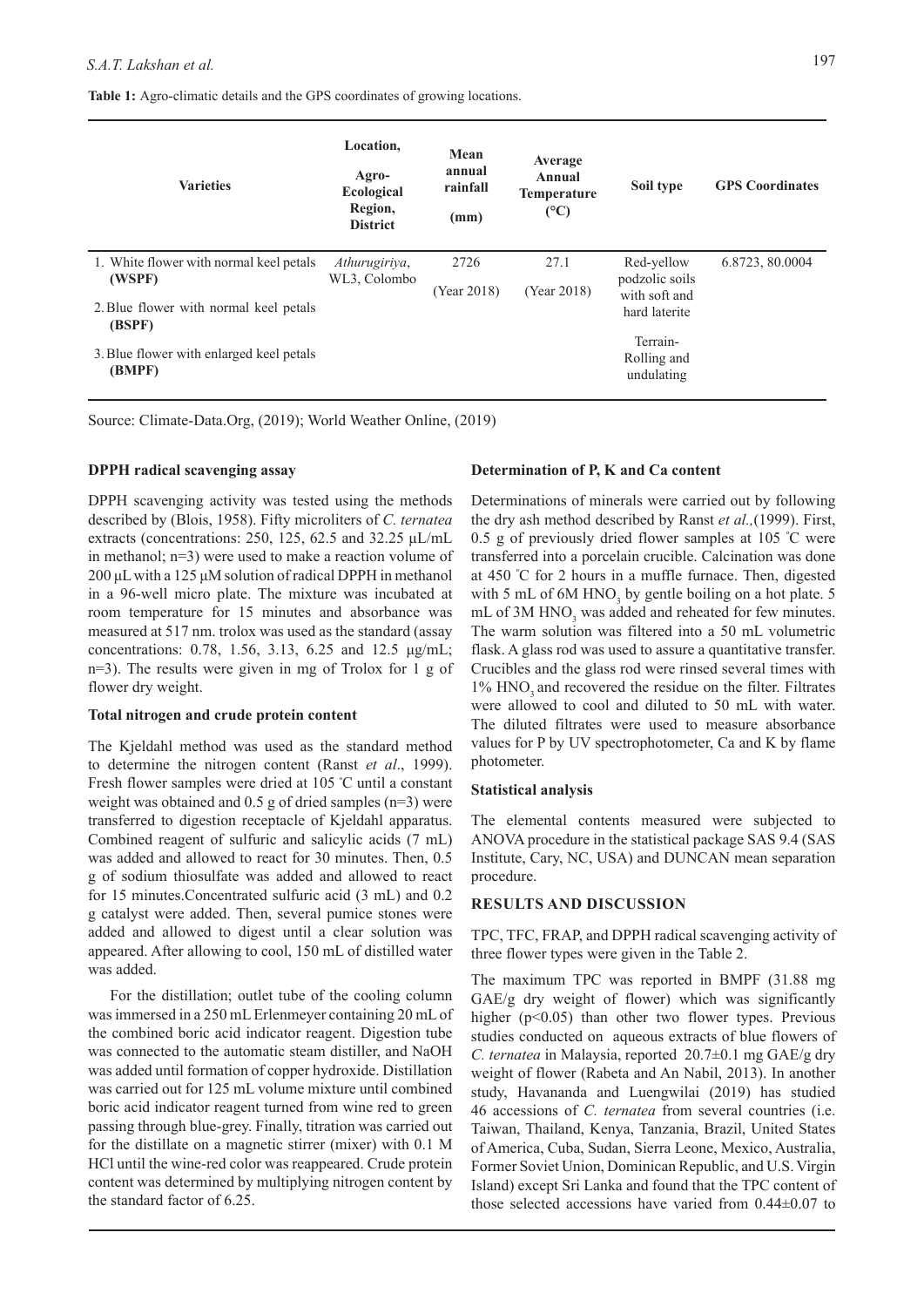|                    | <b>TPC</b>                       | <b>TFC</b>                                         | <b>FRAP</b>                                     | <b>DPPH</b>                                     |
|--------------------|----------------------------------|----------------------------------------------------|-------------------------------------------------|-------------------------------------------------|
| <b>Flower Type</b> | mg GAE/g dry weight<br>of flower | mg quercetin equivalents/g<br>dry weight of flower | mg trolox equivalents/g dry<br>weight of flower | mg trolox equivalents/g<br>dry weight of flower |
| <b>BSPF</b>        | $26.72 \pm 2.17$ <sup>b</sup>    | $14.25 \pm 0.67$ <sup>b</sup>                      | $14.56 \pm 2.10^a$                              | $11.97 \pm 0.38$ <sup>a</sup>                   |
| <b>BMPF</b>        | $31.88 \pm 1.15^{\circ}$         | $15.96 \pm 0.58$ <sup>a</sup>                      | $18.50 \pm 2.53$ <sup>a</sup>                   | $3.95 \pm 0.36^b$                               |
| <b>WSPF</b>        | $25.02 \pm 0.59$ <sup>b</sup>    | $12.50 \pm 0.19$ °                                 | $10.66 \pm 1.57$ °                              | $3.92 \pm 0.09^{\circ}$                         |
|                    |                                  |                                                    |                                                 |                                                 |

**Table 2:** Antioxidant properties of flower extracts of three varieties

Mean values in a column denoted by different letters are significantly different at  $p < 0.05$ ; n=3

 $0.79\pm0.03$  mg GAE/g of flower. Comparatively, aqueous extracts of *C. ternatea* varieties grown in Sri Lanka contains higher levels of TPC. Song *et al*., (2010) has investigated the TPC of 56 selected Chinese medicinal plant species and their values have varied from 0.12 to 59.43 mg GAE/g of plant parts which indicates that TPC of *C. ternatea* of the present study is moderate compared to the Chinese medicinal plants.

The highest level of TFC was found in BMPF (15.96 mg quercetin equivalents/g dry weight of flower) which was significantly greater  $(p<0.05)$  than other two flower types. Second highest TFC was observed in BSPF which was significantly higher than that of WSPF. TFC of 20 selected medicinal plants in India has been investigated by Sulaiman and Balachandran (2012) and reported that, TFC could be varied from 0.08 to 21.58 mg quercetin equivalents per 100 g of plant samples. Results of the present study showed a range from 12.50 to 15.96 mg quercetin equivalents/g dry weight of flower, indicating that the TFC content is much higher in *C. ternatea* varieties grown in Sri Lanka. Study conducted by Attanayake *et.al.,*(2016) showed that three *C. ternatea* varieties have higher TFC out of 11 selected medicinal plants and it has a higher potential for treating oxidative stress related chronic diseases in Sri Lanka.

FRAP of both BSPF and BMPF were not significantly different (p>0.05) to each other. However, FRAP of WSPF was significantly lower (10.66 mg trolox equivalents/g dry weight of flower) than that of blue flowered types. Previous studies reported that FRAP of selected 11 Indian traditional medicinal plants has varied from 0.36±0.02 to 18.28±0.41 mg trolox equivalents/g dry weight of the sample (Rajurkar and Hande, 2011). The assays employed were ferric reducing antioxidant power, trolox equivalent antioxidant capacity and scavenging effect on the 1,1-diphenyl-2 picrylhydrazyl free radical. Results obtained indicate that the antioxidant potential varied significantly from plant to plant. The total phenolic contents were determined spectrophotometrically using Folin-Ciocalteu reagent. Significant correlation is observed between ferric reducing antioxidant power and phenolic contents. Our results were in accordance with the results of those studies. However, the FRAP of studied 46 accessions of *C. ternatea* by Havananda and Luengwilai (2019) varied between 4.5±6.0 to 67.7±25.0 mg trolox equivalents/g of flower. The FRAP of tested *C. ternatea* varieties of Sri Lanka was

comparatively low as the average FRAP of Havananda and Luengwilai (2019) was 28.30 mg trolox equivalents/g of flowers of *C. ternatea* grown outside Sri Lanka.

BSPF showed the significantly highest level of DPPH radical scavenging activity that was 11.97 mg troloxequivalents/g dry weight of flower. BMPF and WSPF showed a similar level of DPPH radical scavenging activity which was not significantly different  $(p>0.05)$  to each other. To this regard, results obtained in the present study for BSPF, WSPF and BMPF found to be lesser than the trolox equivalents antioxidant capacities obtained for DPPH radical scavenging activity of tested 46 accessions of *C. ternatea* as it ranged in between 15.4±0.0 to 27.8±3.0 mg trolox equivalents/g of flowers of *C. ternatea* grown outside Sri Lanka (Havananda and Luengwilai, 2019).

Dose response graphs of three types of *C. ternatea* flowers are shown in the Figure 1, for different concentrations (250, 125 and 62.5  $\mu$ L/mL) and the percentage inhibition values of extracts of three flower types at an assay concentration of 250 µL/mL are shown in the Table 3.

Significantly higher (p<0.05) inhibition of DPPH radical was reported in the extracts of BSPF than other two extracts at a given concentration. BMPF and WSPF have shown a similar level of inhibition of DPPH radicals at a given assay concentration.

Nitrogen, phosphorus, potassium, calcium and protein contents of three *C. ternatea* varieties tested are given in the Table 4. The mean phosphorus content is highest in WSPF while it is lowest in BMPF (4.65 and 4.19 mg/g respectively). The N content was significantly higher in both BSPF and WSPF (43.12 mg/g and 42.35 mg/g). The significantly higher mean protein contents were detected for BSPF and it was 26.95%. Mean protein content is lowest in BMPF and it may be due to differences in soil fertility or due to genetic/ physiological characteristics of the variety. Advanced technologies such as ICP-MS elemental analysis could be used for the confirmation of these results and this study could be used as an initial step to continue research on this important medicinal creeper. Based on the results, three varieties can be recommended as a good source of nitrogen and protein for consumption.

Variety WSPF claims the highest amount of mean K (1.15 g/kg), while BMPF has the lowest amount of mean K (8510.95 mg/kg). The highest mean Ca content was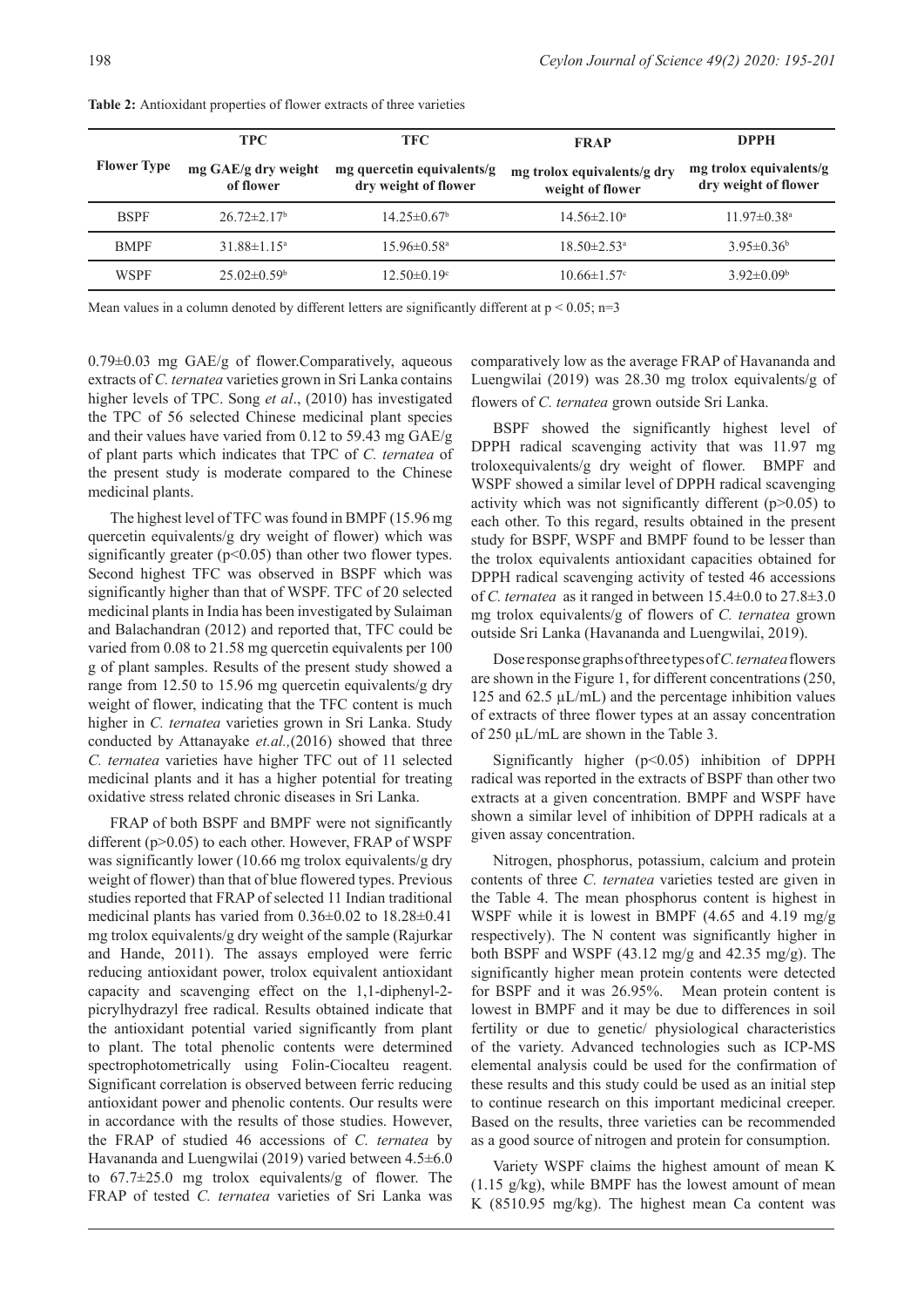

Figure 1: Dose response graph of DPPH radical scavenging assay of three flower extracts (IC<sub>50</sub> value for trolox; 8.68 µg/mL).

**Table 3:** % Inhibition of DPPH radicals by three *C. ternatea* flower extracts at 250 µL/mL.

| <b>Flower</b> type | % inhibition of DPPH radical  |
|--------------------|-------------------------------|
| <b>RSPF</b>        | $51.92 \pm 1.77$ <sup>a</sup> |
| <b>BMPF</b>        | $23.75 \pm 0.80^b$            |
| WSPF               | $27.38 \pm 3.25^{\circ}$      |
|                    |                               |

Mean values in a column denoted by different letters are significantly different at  $p < 0.05$  and IC<sub>50</sub> value of trolox: 8.68 µg/mL.

K (g/kg)  $10.07\pm0.05$   $8.51\pm0.06$   $11.49\pm0.19$ Ca (g/kg)  $3.63\pm0.49$   $2.98\pm0.72$   $5.92\pm0.8$ Protein content (%)  $26.95\pm0.18$   $25.46\pm0.09$   $26.47\pm0.22$ 

**Element BSPF BMPF WSPF** N (mg/g) 43.12±0.28 40.74±0.14 42.35±0.35 P (mg/g) 4.22±0.03 4.19±0.05 4.65±0.07

reported in variety WSPF (5.91 g/kg). Variety BSPF has the second highest mean Ca content (3.63 g/kg). Lowest mean Ca content was reported in variety BMPF (2.98 g/ kg). As summarized in Table 4, mineral content in the *C. ternatea* flower samples is not same among three varieties. Varieties having comparatively high amount of minerals can be considered as good products for consumption. The differences of the mineral content could be due to availability of the particular mineral in the soil.

**Table 4:** N, P, K, Ca and protein contents in the three *C. ternatea* varieties.

## **CONCLUSIONS**

The present study is the first detailed study on chemical composition and antioxidant activity of three main varieties of *C. ternatea* flowers in Sri Lanka. Chemical profiles of three flower types were determined and it shows significant amounts of biologically active compounds and presence of nutritionally important elements. It also implies that

presence of significantly higher amounts of TPC, TFC and free radical scavenging activity of flower samples are responsible for a given type of biological activities inside the human body such as increasing immunity, reducing inflammation and angiogenesis.

Comparatively higher amount of TPC, TFC and antioxidant power of these three varieties confer their potential as an anticancerous natural herbal drug. It could be trusted as a potential botanical radio protector, which increases the efficiency of chemo radiation drugs while minimizing the acute and chronic damages to target site cells. Herbal juices, teas and curries of *C. ternatea* flowers could be considered as highly nutritious since it contains considerably higher amounts of dietary essential macro nutrients.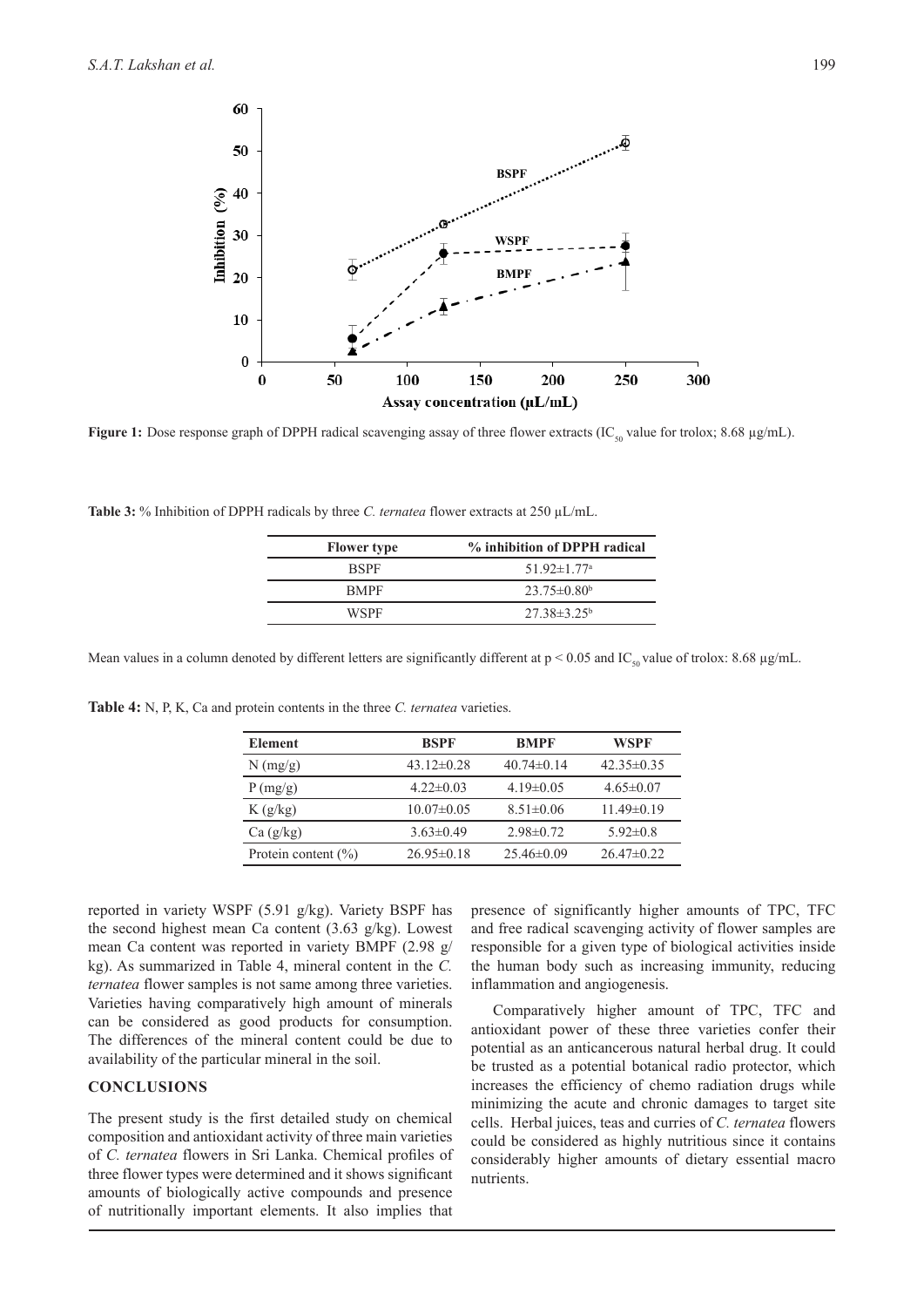Authors wish to acknowledge the Department of Food Science and Technology, Faculty of Agriculture, University of Peradeniya, Sri Lanka for facilitating all the experiment work of the study.

#### **DECLARATION OF CONFLICT OF INTEREST**

Authors declare no conflict of interest.

## **REFERENCES**

- Attanayake, A., Jayatilaka, K. and Malkanthi, B. (2016). Total flavonoid content, total antioxidant activities and phytochemical constituents of selected medicinal plant extracts used for oxidative stress related chronic diseases in Sri Lanka. *Journal of Medicinal Plants Studies* **26**(46): 26-29.
- Benzie, I.F.F. and Szeto, Y. T. (1999). Total antioxidant capacity of teas by the ferric reducing/antioxidant power assay. *Journal of Agricultural and Food Chemistry*  **47**(2): 633-636.
- Bishoyi, S.K. and Geetha, K. (2012). Polymorphism in flower colour and petal type in Aparajita (*Clitoria ternatea*). *Journal of Medicinal and Aromatic Plants***3**(2): 12-14.
- Blois, M.S. (1958). Antioxidant determinations by the use of a stable free radical. *Nature* **181:** 1199-1200.
- Cerutti, P.A. (1991). Oxidant stress and carcinogenesis. *European Journal of Clinical Investigation* **21**(1): 1-5.
- Climate-Data.Org. (2019). Available at: https://en.climatedata.org/asia/sri-lanka [Accessed 8 November 2019]
- Dudonné, S., Vitrac, X., Coutiére, P., Woillez, M. and Mérillon, J. M. (2009). Comparative study of antioxidant properties and total phenolic content of 30 plant extracts of industrial interest using DPPH, ABTS, FRAP, SOD, and ORAC assays. *Journal of Agricultural and Food Chemistry* **57**(5): 1768-1774.
- Halliwell, B. (2009). Antioxidants and Human Disease: A General Introduction*. Nutrition Reviews* **55**(1): S44-S49.
- Havananda, T. and Luengwilai, K. (2019). Variation in floral antioxidant activities and phytochemical properties among Butterfly Pea (*Clitoria ternatea* L.) germplasm. *Genetic Resources and Crop Evaluation*  **66**(3): 645-658.
- Jayaweera, D.M.A. (1981). Medicinal plants (indigenous and exotic) used in Ceylon:part III. The National Science Council, Sri Lanka, 190-191.
- Karadag, A., Ozcelik, B. and Saner, S. (2009). Review of methods to determine antioxidant capacities. *Food Analytical Methods* **2**(1): 41-60.
- Karel, A., Kumar, H. and Chowdhary, B. (2018). *Clitoria ternatea* L. A Miraculous Plant*. International Journal of Current Microbiology and Applied Sciences***7**(9): 672-674.
- Lakshan, S.A.T., Jayanath, N.Y., Abeysekara, W.P.K.M. and Abeysekara, W.K.S.M. (2019). A commercial potential Blue Pea (*Clitoria ternatea* L.) flower extract incorporated beverage having functional properties. *Evidence-Based Complementary and Alternative Medicine*, 1-13.
- Lakshan, S.A.T., Jayanath, N.Y., Abeysekara, W.P.K.M. and Abeysekara, W.K.S.M. (2017). Optimization of hot water extract of Blue Pea flower (*Clitoria ternatea* L.) by response surface methodology. *Proceedings of fourth International Conference on Health and Medicine, Colombo, Sri Lanka*, 96.
- Lee, P.M. and Abdullah, R. (2011). Thermal degradation of blue anthocyanin extract of *Clitoria ternatea* flower. *International Conference on Biotechnology and Food Science*, *Singapore* **7**: 49-53.
- Neda, G.D., Rabeta, M.S. and Ong, M.T. (2013). Chemical composition and anti-proliferative properties of flowers *of Clitoria ternatea*. *International Food Research Journal* **20**(3): 1229-1234.
- Pengkumsri, N., Kaewdoo, K., Leeprechan, W. and Sundaram S.B. (2019). Influence of extraction methods on total phenolic content and antioxidant properties of some of the commonly used plants in Thailand. *Pakistan Journal of Biological Science* **22**(3): 117-126.
- Pérez-Lamela, C., García-Falcón, M.S., Simal-Gándara, J. and Orriols-Fernández, I. (2007). Influence of grape variety, vine system and enological treatments on the colour stability of young red wines. *Food Chemistry*  **101**(2): 601-606.
- Rabeta, M.S. and An-Nabil, Z. (2013). Total phenolic compounds and scavenging activity in *Clitoria ternatea* and *Vitex negundo* Linn. *International Food Research Journal* **20**(1): 495-500.
- Rajurkar, N. S. and Hande, S. M. (2011). Estimation of phytochemical content and antioxidant activity of some selected traditional Indian medicinal plants*. Indian Journal of Pharmaceutical Sciences* **73**(2): 146-151.
- Ranst, E.V., Verloo, M. and Demeyer, A. (1999). Manual for the soil chemistry and fertility laboratory: analytical methods for soils and plants equipment, and management of consumables. Ghent:UGent. Faculty of Agricultural and Applied Biological Sciences, Department of Applied Analytical and Physical Chemistry.
- Shende, V., Sahane, R., Lawar, M., Hamdulay, N. and Langote, H. (2012). Evaluation of anti-compulsive effect of ethanolic extract of *Clitoria ternatea* in mice. *Asian Journal of Pharmaceutical and Clinical Research*  **5**(3): 120-123.
- Siddhuraju, P. and Becker, K. (2003). Antioxidant properties of various solvent extracts of total phenolic constituents from three different agroclimatic origins of drumstick tree (*Moringa oleifera* Lam.) leaves. *Journal of Agricultural and Food Chemistry* **51**(8): 2144-2155.
- Singleton, V.L., Orthofer, R. and Lamuela-Raventos, R.M. (1999). Analysis of total phenols and other oxidation substrates and antioxidants by means of FolinCiocalteau reagent. *Methods in Enzymology* **299:** 152-178.
- Song, F.L., Gan, R.Y., Zhang, Y., Xiao, Q., Kuang, L. and Li, H.B. (2010). Total phenolic contents and antioxidant capacities of selected Chinese medicinal plants. *International Journal of Molecular Sciences*  **11**(6): 2362-2372.
- Sulaiman, C.T. and Balachandran, I. (2012). Total phenolics and total flavonoids in selected Indian medicinal plants. *Indian Journal of Pharmaceutical Sciences* **74**(3): 258- 260.